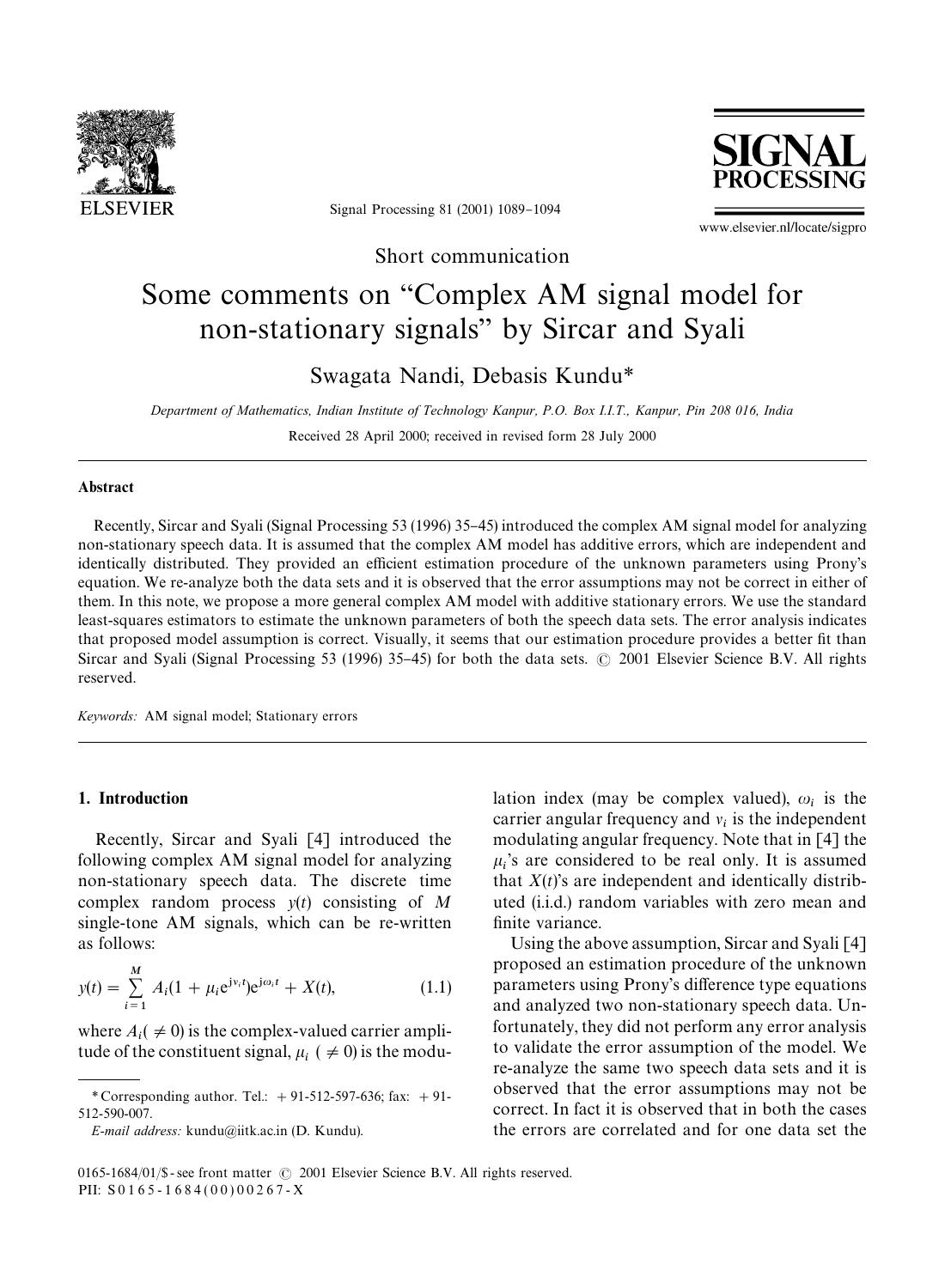errors are not even stationary. It may be mentioned that if the errors are correlated then the Prony's equation does not work, therefore the method proposed by Sircar and Syali [4] cannot be extended if the errors are not independent. Moreover, if the errors are not stationary then it may not be possible to develop any theoretical properties of the estimators. The main aim of this note is to introduce a more general AM model than [4], but at the same time it should be analytically tractable. To make a more general and analytically tractable model, we assume that the errors are from a stationary distribution. We assume the following assumption on the errors.

**Assumption 1.**  $X(t)$  has the following error structure:

$$
X(t) = \sum_{k=-\infty}^{\infty} a_k e(t - k),
$$
\n(1.2)

where *e*(*t*)'s are i.i.d. complex-valued random variables with zero mean and finite variance for both the real and imaginary parts and they are uncorrelated. The constants  $a_k$ 's satisfy

$$
\sum_{k=-\infty}^{\infty} |a_k| < \infty \,. \tag{1.3}
$$

Note that Assumption 1 is the standard assumption of a stationary linear process. The stationary AR, MA and ARMA models can be represented as  $(1.2)$ , when the coefficients  $a_k$ 's satisfy (1.3). Because of the present error structure (Assumption 1), the model would be able to handle correlated errors. Based on Assumption 1, we propose to use the least-squares estimators (LSEs), which can be obtained by minimizing the residual sums of squares, namely

$$
Q(A, \mu, v, \omega) = \sum_{t=1}^{N} \left| y(t) - \sum_{i=1}^{M} A_i (1 + \mu_i e^{j v_i t}) e^{j \omega_i t} \right|^2,
$$
\n(1.4)

with respect to  $A = (A_1, ..., A_M)$ ,  $\mu = (\mu_1, ..., \mu_M)$ ,  $\nu = (\nu_1, \dots, \nu_M)$  and  $\omega = (\omega_1, \dots, \omega_M)$ . The main rea- son to consider the LSEs is two folds. First of all, it is well known that if the errors are correlated then the usual Prony-estimators or their variants do not work well and secondly it should be possible to obtain the large sample properties of the LSEs, which are quite important in practice. Sometimes, the LSEs can be computationally very expensive, particularly if the initial guesses are poor. But it is observed that the Periodogram function (will be explained in the next section) can be used to obtain good initial guesses and from those initial guesses the LSEs can be obtained quite efficiently.

We re-analyze both the vowel sounds in Section 2 under Assumption 1 and obtain the estimated signals. In Section 3, we discuss some open problems and make some final conclusions.

#### 2. Data analysis and discussions

In this section, we re-analyze the two sustained vowel sounds, namely "aaa" and "uuu". Both the data sets contain 512 signal values sampled at 10 kHz frequency. Sircar and Syali  $[4]$  fitted the AM model (1.1) under the i.i.d. error assumptions and with real  $\mu_i$ 's. We re-analyze both the data sets by fitting the model (1.1) with the error Assumption 1 and consider both real and complex  $\mu_i$ 's separately.

*Data set* 1 ("aaa"):

The original data set is presented in Fig. 1. We plot the Periodogram function

$$
I(\lambda) = \frac{1}{N} \left| \sum_{t=1}^{N} y(t) e^{-j\lambda t} \right|^2
$$
 (2.1)



Fig. 1. Original "aaa" vowel sound.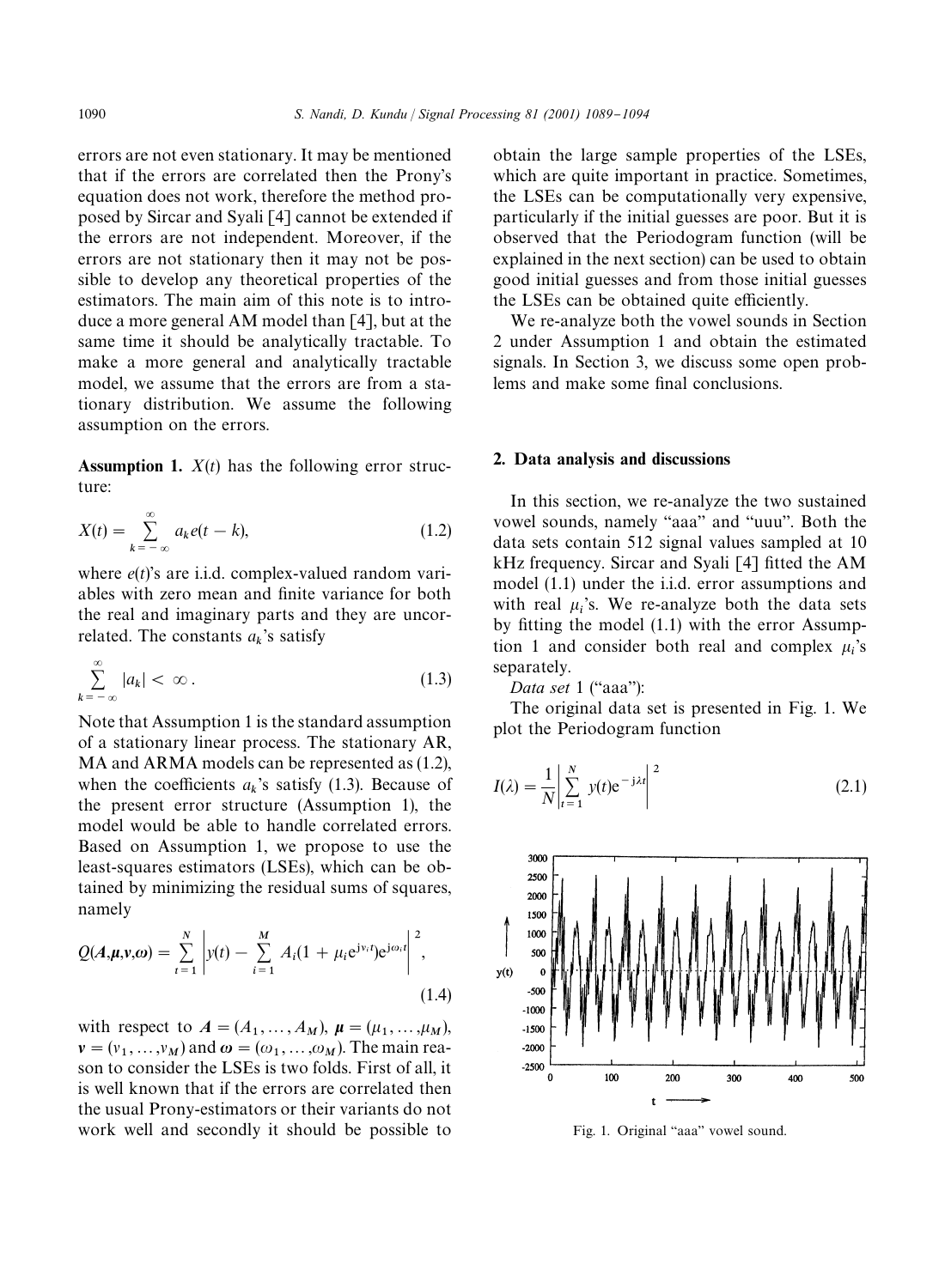

of the data set 1 in Fig. 2. The Periodogram function roughly indicates that there are four peaks and therefore *M* can be estimated as 2, the same was proposed in [4] also. Assuming  $M = 2$  we can obtain the initial guesses of  $v_i$ 's and  $\omega_i$ 's. First we consider the model (1.1) with real  $\mu_i$ 's as it was proposed in [4]. Knowing the initial guesses of the non-linear frequencies, we obtain the initial guesses of the  $A_i$ 's and  $\mu_i$ 's by using the simple linear least squares regression technique, see [2]. Using those initial guesses, the LSEs of the different parameters are as follows:

$$
\begin{aligned}\n\hat{A}_1 &= -122.1314 - j220.5148, \quad \hat{\mu}_1 = 4.7028, \\
\hat{\omega}_1 &= 0.1119, \quad \hat{v}_1 = 0.1139, \\
\hat{A}_2 &= 242.1911 + j162.9930, \quad \hat{\mu}_2 = 0.7871, \\
\hat{\omega}_2 &= 1.4720, \quad \hat{v}_2 = 0.1106.\n\end{aligned}
$$

The predicted values of  $y(t)$ , say  $\hat{y}(t)$ ,

$$
\hat{y}(t) = \hat{A}_1(1 + \hat{\mu}_1 e^{j\hat{v}_1 t}) e^{j\hat{\omega}_1 t} + \hat{A}_2(1 + \hat{\mu}_2 e^{j\hat{v}_2 t}) e^{j\hat{\omega}_2 t}
$$

are plotted in Fig. 3. The predicted values match reasonably well with the observed values. We obtain the estimated errors as

$$
\widehat{X}(t) = y(t) - \widehat{y}(t).
$$

We want to test whether the errors are independent or not. We use the run test  $[1]$ , and the test statistic value  $z = -6.2932$  confirms that the residuals are not independent. The autocorrelation function and



Fig. 2. Periodogram intensity function of "aaa" vowel sound. Fig. 3. Estimated "aaa" vowel sound with real modulation index.

the partial autocorrelation function suggest that the residual should be an AR(3) process and it can be estimated as

$$
\hat{X}(t) = 0.8353\hat{X}(t-1) - 0.7585\hat{X}(t-2) \n+ 0.7174\hat{X}(t-3) + e(t).
$$
\n(2.2)

Performing the run test on  $\hat{e}(t)$  we obtain  $z = -1.1679$ , which verifies the independent assumption on  $e(t)$  at the 95% level of significance. Since all the roots of the polynomial equation

$$
z^3 - 0.8353z^2 + 0.7585z - 0.7174 = 0
$$

are less than 1 in absolute value, therefore (2.2) can be written in the form of (1.2) when  $a'_k$ 's satisfy (1.3). From  $(2.2)$ , we can say that  $X(t)$ 's are from a stationary  $AR(3)$  process, and it satisfies Assumption 1.

Now we fit model  $(1.1)$  to the same data set assuming complex  $\mu_i$ 's. The results are as follows:

$$
\begin{aligned}\n\hat{A}_1 &= -125.2406 - j181.0094, \\
\hat{\mu}_1 &= 4.9096 - j2.5431, \quad \hat{\omega}_1 = 0.1142, \\
\hat{v}_1 &= 0.1133, \\
\hat{A}_2 &= 206.4938 + j170.3605, \\
\hat{\mu}_2 &= 0.0635 - j1.4827, \quad \hat{\omega}_2 = 1.4717, \\
\hat{v}_2 &= 0.1150.\n\end{aligned}
$$

The predicted values of  $y(t)$ , say  $\hat{y}(t)$ , are plotted in Fig. 4. The predicted values match quite well with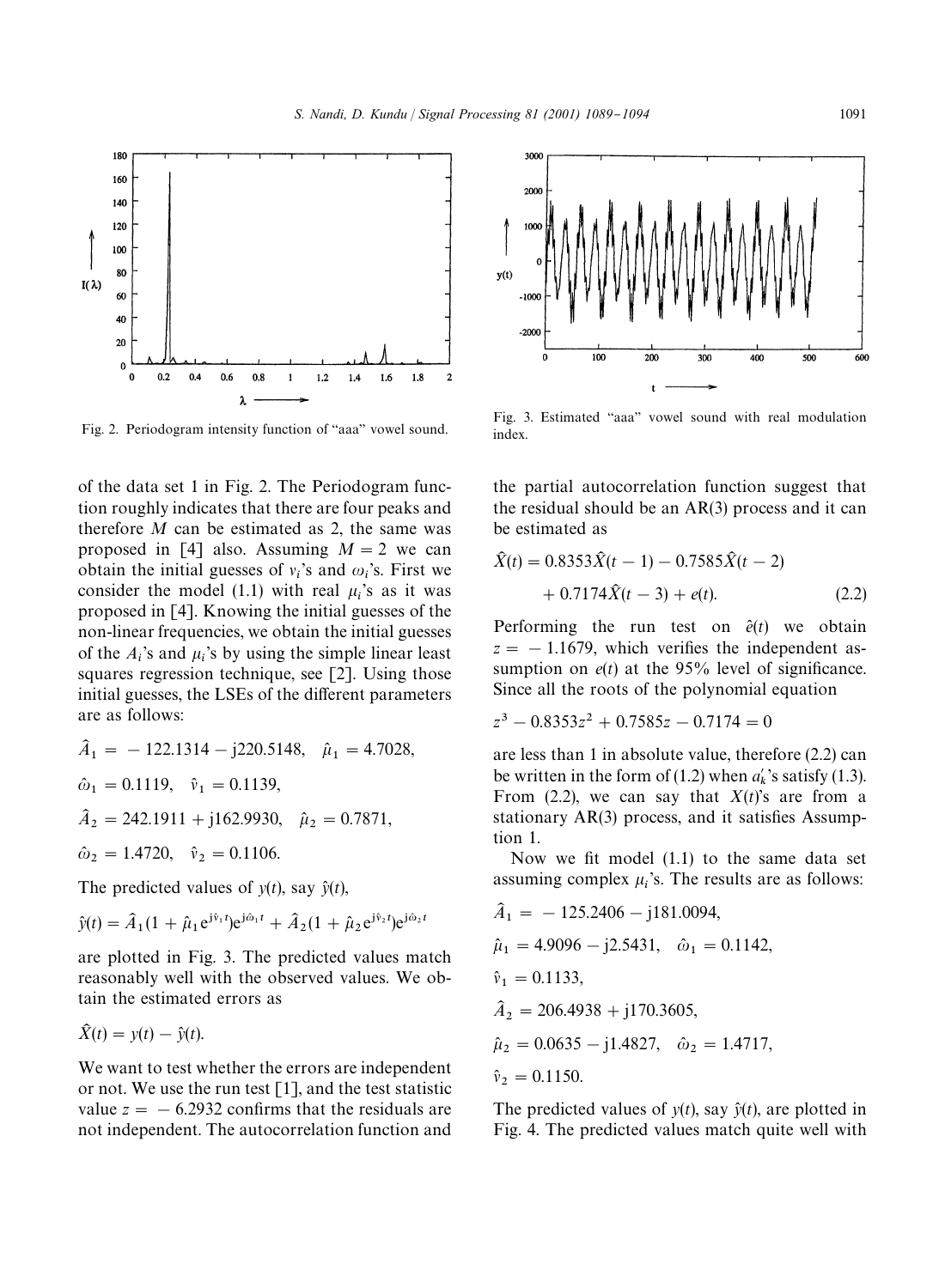

Fig. 4. Estimated "aaa" vowel sound with complex modulation index.

the observed values. We compute the mean residual sums of squares for both the cases to compare their performances and it is observed that for real  $\mu_i$ 's the square root of the mean residual sums of squares is 466.872 and for the complex  $\mu_i$ 's it is 365.462. Therefore, clearly model (1.1) with complex  $\mu_i$ 's provides better fit than real  $\mu_i$ 's, which is not very surprising.

Similarly, as before, we perform the run test on the estimated errors and the test statistic value  $z = -4.5829$  indicates that the residuals are not independent. It is observed that the residuals should be an AR(1) process and it can be estimated as

$$
\hat{X}(t) = 0.3552\hat{X}(t-1) + e(t).
$$
\n(2.3)

Performing the run test on  $\hat{e}(t)$  we obtain  $z = -1.6792$ , which verifies the independent assumption on  $e(t)$  and (2.3) suggests that  $X(t)$ 's are from a stationary  $AR(1)$  process, and it satisfies Assumption 1.

*Data set* 2 ("uuu"):

The data are plotted in Fig. 5. The Periodogram function is plotted in Fig. 6. Periodogram function indicates that  $M = 2$ . Similarly, as the vowel sound "aaa", first, we try to fit the model  $(1.1)$  with real  $\mu_i$ 's. We obtain the LSEs as before, but unfortu nately in this case the estimated errors are not stationary. Therefore, model (1.1) cannot be used to fit the data set "uuu" with real modulation indexes.



Fig. 5. Original "uuu" vowel sound.



Fig. 6. Periodogram intensity function of "uuu" vowel sound.

Now we use model (1.1) with complex modulation indexes. Using the initial guesses as before we obtain the LSEs of the unknown parameters as follows:

$$
\begin{aligned}\n\hat{A}_1 &= -521.0508 + j378.3746, \\
\hat{\mu}_1 &= -1.6067 + j2.0964, \quad \hat{\omega}_1 = 0.1146, \\
\hat{v}_1 &= 0.1135, \\
\hat{A}_2 &= -334.4524 + j290.0626, \\
\hat{\mu}_2 &= 0.7591 - j0.2818, \quad \hat{\omega}_2 = 0.1146, \\
\hat{v}_2 &= 0.3434.\n\end{aligned}
$$

The estimated  $y(t)$ 's are plotted in Fig. 7. Using the run test on the residuals, we obtain  $z = -11.8920$ ,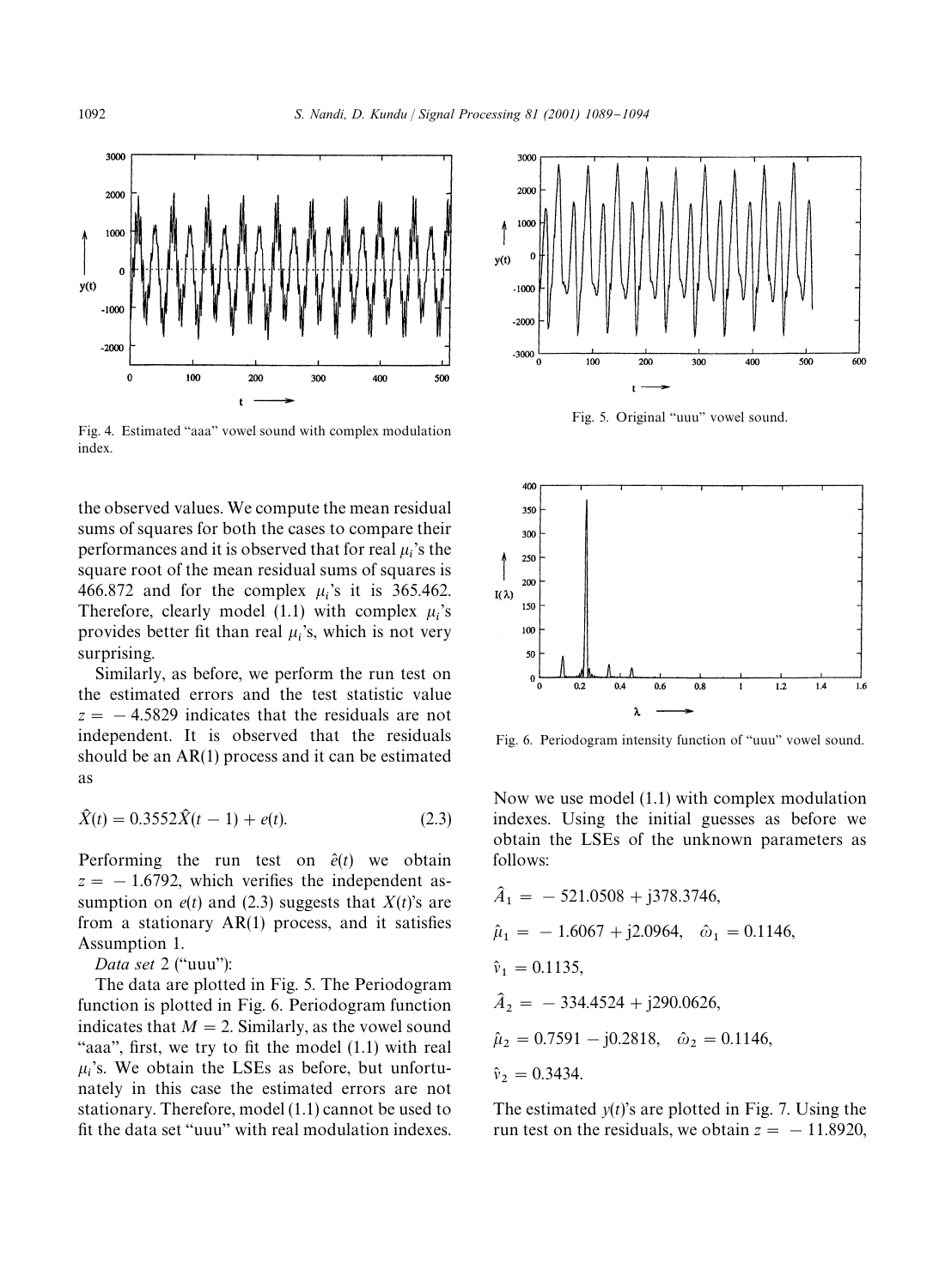which clearly indicates that the errors are correlated. From the auto-correlation function and partial auto-correlation function we come to a conclusion that the errors are from a AR(3) process and it can be estimated as

$$
\hat{X}(t) = 1.0904\hat{X}(t-1) - 0.5067\hat{X}(t-2) \n+ 0.1065\hat{X}(t-3) + e(t).
$$
\n(2.4)

The test statistic  $z = -1.3297$  is obtained by performing the run test on  $\hat{e}(t)$ . The *z* value clearly indicates that *e*(*t*)'s are not dependent. Note that all the roots of the polynomial equation

$$
z^3 - 1.0904z^2 + 0.5067z - 0.1065 = 0
$$

are less than one in absolute value. Therefore, error assumptions are satisfied in this case.

From the above two data analysis, it is clear that model (1.1) can be used to analyze various sustained vowel sounds. It is important to assume that the errors are from a stationary process. We also observe that if we assume that the modulation indexes are real valued, then the model may not work for both the cases. Since, for the real modulation indexes, the total number of parameters becomes less, we recommend first to use model  $(1.1)$ with real modulation indexes, if it is does not work then we should try the model with complex modulation indexes. On the other hand, if one prefers a generic model and better fit, then model  $(1.1)$  with complex  $\mu$ 's can be used. Proper testing procedure should be developed for this purpose.



Fig. 7. Estimated "uuu" vowel sound with complex modulation index.

## 3. Conclusions

In this note we introduce the AM signal model when the additive errors are from a stationary linear process. We propose to use the LSEs for analyzing any non-stationary signals and it is observed that the performances are quite satisfactory. We have not discussed two important issues. First, although we have proposed to use the LSEs we have not provided any theoretical properties of the LSEs. Note that if the errors are i.i.d, the results of [3] can be used to obtain the large sample properties of the LSEs. Based on that, we believe that the LSEs under Assumption 1 will be consistent and asymptotically normally distributed. These properties can be used to obtain the error bounds of the different estimators and also to test whether real or complex  $\mu_i$ 's should be used. The work is in progress in that direction and will be reported later.

Another important practical issue is the estimation of *M*. Although we have used the Periodogram function to estimate  $M$ , it is still quite subjective in nature. Sircar and Syali [4] also did not mention anything on that issue. Since there are two more small peaks in the Periodogram function (Fig. 2) of the data set 1, for curiosity, we have fitted model (1.1) to that data set with  $M = 3$  and complex  $\mu$ 's. The estimated "aaa" vowel signal with  $M = 3$  is plotted in Fig. 8. Note that Fig. 8 provides a much better fit to Fig. 1 than Fig. 4. This may not be very surprising, because when  $M = 3$  the model has more parameters than when  $M = 2$ . It is expected



Fig. 8. Estimated "aaa" vowel sound considering the model with three components and complex modulation index.